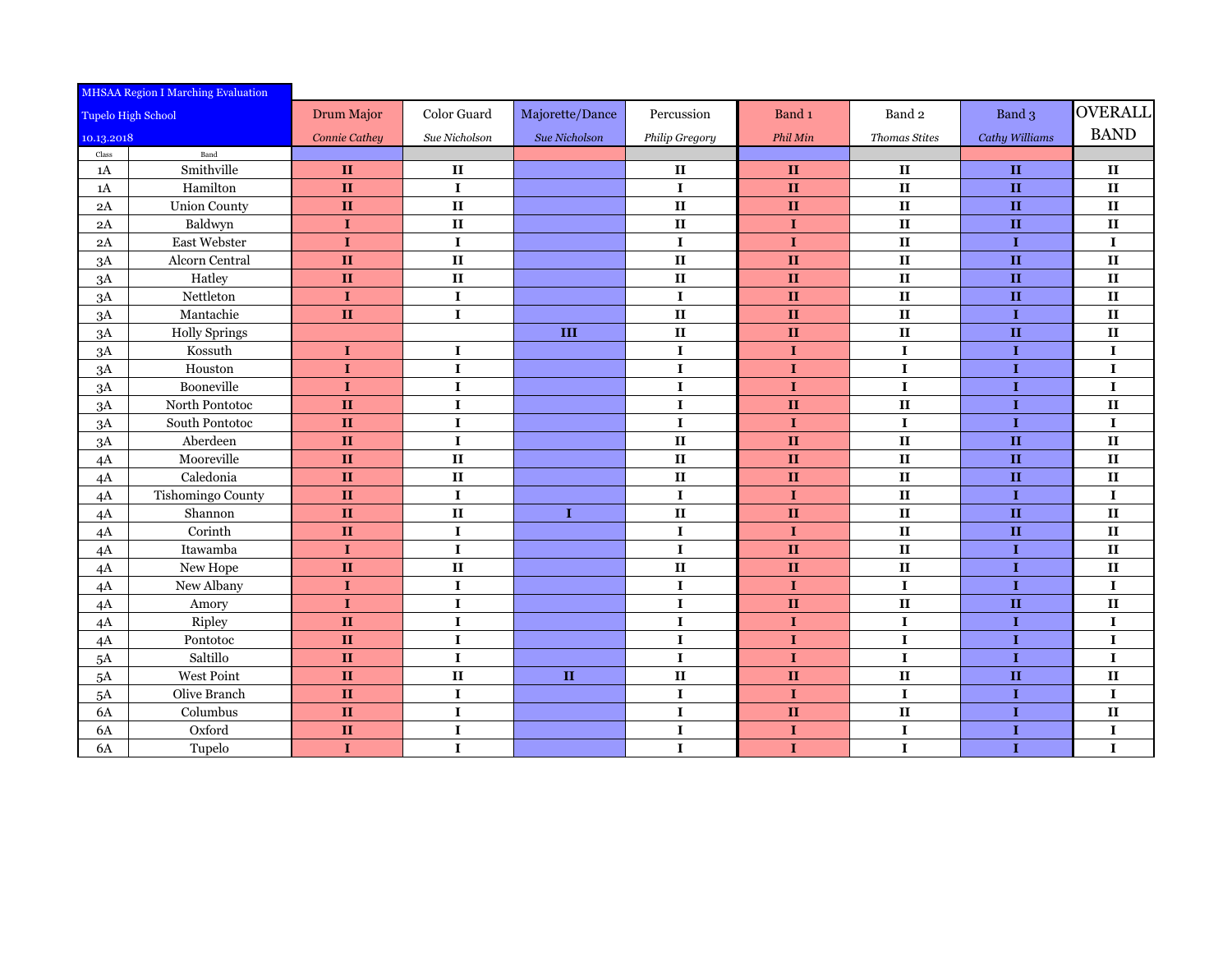## **2018 MHSAA STATE MARCHING EVALUATION REGION II - GRENADA MS**

| 2018 Region II MHSAA State Marching Evaluation - Grenada, MS<br><b>FOR MHSAA USE ONLY - CONFIDENTIAL - NOT FOR DISTRIBUTION</b> |                                   |                            |                                   |                                       |                                   |                                    |                                       |                                    |                                    |
|---------------------------------------------------------------------------------------------------------------------------------|-----------------------------------|----------------------------|-----------------------------------|---------------------------------------|-----------------------------------|------------------------------------|---------------------------------------|------------------------------------|------------------------------------|
| <b>Class</b>                                                                                                                    | <b>Band</b>                       | <b>DRUM MAJOR</b>          | <b>COLOR GUARD</b>                | <b>MAJORETTE</b><br><b>DANCE LINE</b> | <b>PERCUSSION</b>                 | <b>JUDGE</b>                       | <b>JUDGE</b>                          | <b>JUDGE</b>                       | <b>OVERALL</b>                     |
|                                                                                                                                 |                                   | T. Avant<br><b>RATING</b>  | <b>B.</b> Brahan<br><b>RATING</b> | <b>B.</b> Brahan<br><b>RATING</b>     | P. O'Donovan<br><b>RATING</b>     | K. Anderson<br><b>RATING</b>       | H. Nails<br><b>RATING</b>             | M. Minton<br><b>RATING</b>         | <b>BAND</b><br><b>RATING</b>       |
|                                                                                                                                 |                                   |                            |                                   |                                       |                                   |                                    |                                       |                                    |                                    |
| 2A                                                                                                                              | <b>Calhoun City High School</b>   |                            | T                                 |                                       | $\mathbf{I}$                      | 1                                  | $\mathbf{I}$                          | $\mathbf{I}$                       | T                                  |
| 2A                                                                                                                              | <b>Eupora High School</b>         | T                          | $\mathbf{I}$                      |                                       | $\blacksquare$                    | $\mathbf{II}$                      | $\mathbf{H}$                          | $\mathbf{H}$                       | $\mathbf{H}$                       |
| 2A                                                                                                                              | <b>Bruce High School</b>          | T.                         | $\mathbf{L}$                      |                                       | $\mathbf{I}$                      | $\mathbf{I}$                       | $\mathbf{I}$                          | $\mathbf{I}$                       | T                                  |
| 3A                                                                                                                              | Water Valley High School          | $\ensuremath{\mathsf{II}}$ | $\mathsf{II}$                     |                                       | $\ensuremath{\mathsf{II}}$        | $\ensuremath{\mathsf{III}}\xspace$ | $\ensuremath{\mathsf{III}}\xspace$    | $\ensuremath{\mathsf{III}}\xspace$ | $\ensuremath{\mathsf{III}}\xspace$ |
| 3A                                                                                                                              | JZ George High School             | $\mathbf{I}$               | $\mathsf{II}$                     |                                       | Ш                                 | $\ensuremath{\mathsf{III}}\xspace$ | $\ensuremath{\mathsf{III}}\xspace$    | $\ensuremath{\mathsf{III}}\xspace$ | $\ensuremath{\mathsf{III}}\xspace$ |
| 3A                                                                                                                              | Winona-Montgomery Con. School     | $\mathbf{I}$               | П.                                |                                       | $\ensuremath{\mathsf{II}}\xspace$ | $\mathbf{II}$                      | $\begin{array}{c} \hline \end{array}$ | Ш.                                 | $\mathbf{II}$                      |
| 3A                                                                                                                              | <b>Independence High School</b>   | $\rm H$                    | $\mathbf{L}$                      |                                       | $\mathbf{I}$                      |                                    | $\mathbf{I}$                          |                                    | т                                  |
| 4A                                                                                                                              | Greenwood High School             |                            |                                   |                                       | $\mathbf{II}$                     |                                    | $\begin{array}{c} \hline \end{array}$ |                                    |                                    |
| 4A                                                                                                                              | Senatobia High School             | $\mathbf{I}$               | $\mathbf{I}$                      |                                       |                                   |                                    |                                       |                                    |                                    |
| 5A                                                                                                                              | Lafayette County High School      | $\mathbf{I}$               | $\mathbf{I}$                      |                                       | T                                 |                                    |                                       |                                    |                                    |
| 5A                                                                                                                              | Lake Cormorant High School        | $\mathbf{I}$               | $\mathbf{I}$                      |                                       | T                                 |                                    |                                       | ı                                  |                                    |
| 5A                                                                                                                              | <b>Center Hill High School</b>    | T                          |                                   |                                       | $\mathbf{I}$                      |                                    |                                       |                                    |                                    |
| 5A                                                                                                                              | Lewisburg High School             |                            |                                   |                                       |                                   |                                    |                                       |                                    |                                    |
| 5A                                                                                                                              | Cleveland Central High School     | $\mathbf{I}$               | H                                 |                                       | $\mathbf{H}$                      | $\mathbf{II}$                      | $\mathbf{II}$                         | ı                                  | $\mathbf{II}$                      |
| 5A                                                                                                                              | Grenada High School               | $\mathbf{I}$               |                                   |                                       |                                   |                                    |                                       |                                    |                                    |
| 6A                                                                                                                              | Greenville High School            | $\sf II$                   |                                   | $\begin{array}{c} \hline \end{array}$ | Ш                                 | $\mathbf{II}$                      | $\mathbf{III}$                        | Ш.                                 | $\mathbf{H}$                       |
| 6A                                                                                                                              | Starkville High School            | T                          |                                   |                                       |                                   |                                    |                                       |                                    |                                    |
| 6A                                                                                                                              | Southaven High School             |                            |                                   |                                       |                                   |                                    |                                       |                                    |                                    |
| 6A                                                                                                                              | South Panola High School          |                            |                                   |                                       |                                   | $\ensuremath{\mathsf{II}}$         | $\mathbf{I}$                          | $\mathbf{I}$                       | Ш                                  |
| 6A                                                                                                                              | Horn Lake High School             |                            |                                   |                                       |                                   |                                    | $\mathbf{I}$                          |                                    |                                    |
| 6A                                                                                                                              | <b>DeSoto Central High School</b> | T                          |                                   |                                       | $\mathbf{I}$                      |                                    | $\mathbf{I}$                          |                                    |                                    |
| 6A                                                                                                                              | <b>Hernando High School</b>       |                            |                                   |                                       |                                   |                                    |                                       |                                    |                                    |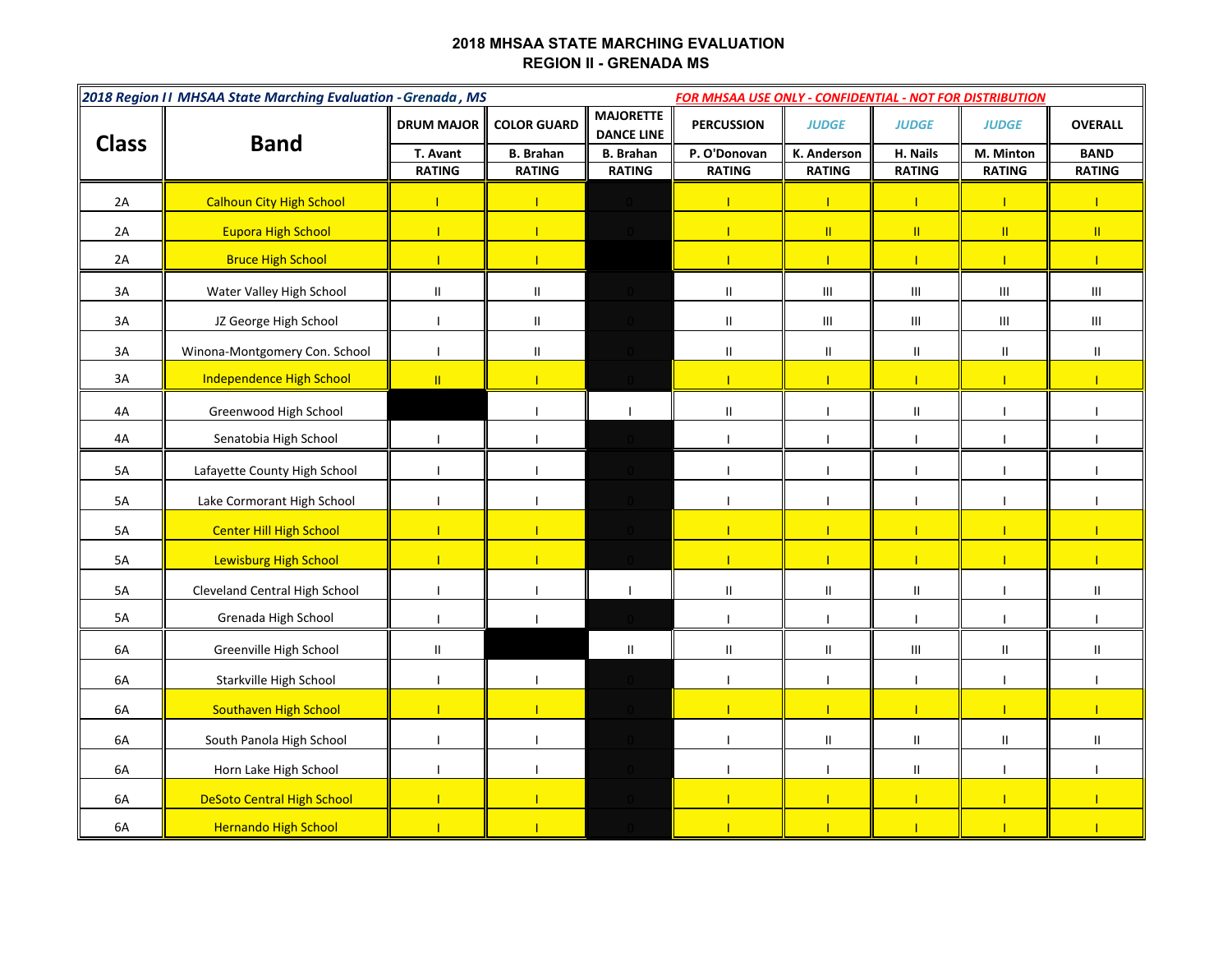| MHSAA REGION III STATE MARCHING EVALUATION - PHILADELPHIA, MS - OCTOBER 13, 2018 |                      |                             |                              |                                       |                  |                          |                           |                       |                               |  |  |
|----------------------------------------------------------------------------------|----------------------|-----------------------------|------------------------------|---------------------------------------|------------------|--------------------------|---------------------------|-----------------------|-------------------------------|--|--|
| <b>CLASS</b>                                                                     | <b>BAND</b>          | <b>DRUM</b><br><b>MAJOR</b> | <b>COLOR</b><br><b>GUARD</b> | <b>MAJORETTE</b><br><b>DANCE LINE</b> | <b>DRUM LINE</b> | <b>BAND</b><br>D. Turner | <b>BAND</b><br>A. Jarrell | <b>BAND K. Turner</b> | <b>OVERALL</b><br><b>BAND</b> |  |  |
|                                                                                  |                      | <b>Rating</b>               | <b>Rating</b>                | <b>Rating</b>                         | Rating           | Rating                   | Rating                    | Rating                | <b>Rating</b>                 |  |  |
| 1A                                                                               | Sebastopol           | I                           | $\mathbf{I}$                 |                                       | I                | $\mathbf{I}$             | $\mathbf{I}$              | I                     | $\mathbf{I}$                  |  |  |
| 1A                                                                               | Stringer             | I                           | $\mathbf{I}$                 |                                       | $\bf{I}$         | $\bf{I}$                 | $\mathbf{I}$              | $\mathbf{I}$          | $\mathbf{I}$                  |  |  |
| 2A                                                                               | Taylorsville         | I                           | $\mathbf{I}$                 |                                       | $\mathbf{I}$     | III                      | $\mathbf{I}$              | $\mathbf{I}$          | $\mathbf{I}$                  |  |  |
| 2A                                                                               | Clarkdale            | I                           | I                            |                                       | $\mathbf{I}$     | $\mathbf{I}$             | Ш                         | Ш                     | Ш                             |  |  |
| 2A                                                                               | Enterprise           | I                           | I                            |                                       | I                | $\bf{I}$                 | $\bf{I}$                  | I                     | I                             |  |  |
| 2A                                                                               | Lake                 | I                           | $\mathbf{I}$                 |                                       | $\mathbf{I}$     | $\mathbf{I}$             | III                       | Ш                     | III                           |  |  |
| 2A                                                                               | Newton High          | I                           | $\mathbf{I}$                 | $\mathbf{I}$                          | $\mathbf{I}$     | $\mathbf{I}$             | $\mathbf{I}$              | $\mathbf{I}$          | $\mathbf{I}$                  |  |  |
| 2A                                                                               | Mize                 | I                           | I                            |                                       | I                | I                        | I                         | I                     | I                             |  |  |
| 2A                                                                               | <b>Scott Central</b> | $\bf{I}$                    | I                            |                                       | $\bf{I}$         | $\mathbf{I}$             | $\mathbf{I}$              | $\mathbf{I}$          | $\mathbf{I}$                  |  |  |
| 2A                                                                               | Union                | I                           | I                            |                                       | I                | I                        | I                         | I                     | L                             |  |  |
| 3A                                                                               | Choctaw County       | I                           | $\mathbf{I}$                 |                                       | I                | $\mathbf{I}$             | $\mathbf{I}$              | $\mathbf{I}$          | $\mathbf{I}$                  |  |  |
| 3A                                                                               | Choctaw Central      |                             | <b>COMMENTS ONLY</b>         |                                       |                  |                          |                           |                       |                               |  |  |
| 3A                                                                               | Seminary             | I                           | $\mathbf{I}$                 |                                       | I                | I                        | I                         | I                     | I                             |  |  |
| 3A                                                                               | S.E. Lauderdale      | I                           | $\mathbf{I}$                 |                                       | I                | $\mathbf{I}$             | I                         | $\mathbf{I}$          | П                             |  |  |
| 3A                                                                               | Forest               | $\bf{I}$                    | I                            |                                       | $\mathbf{I}$     | $\bf{I}$                 | $\bf{l}$                  | $\bf{I}$              | I                             |  |  |
| 3A                                                                               | Morton               | I                           | $\mathbf{I}$                 |                                       | $\mathbf{I}$     | $\mathbf{I}$             | $\mathbf{I}$              | I                     | $\mathbf{I}$                  |  |  |
| 4A                                                                               | Noxubee Co.          | I                           |                              | $\mathbf{I}$                          | $\rm II$         | III                      | $\mathbf{I}$              | Ш                     | III                           |  |  |
| 4A                                                                               | Quitman              | I                           | I                            |                                       | $\bf{I}$         | $\mathbf{I}$             | $\mathbf{I}$              | $\mathbf{I}$          | $\mathbf{I}$                  |  |  |
| 4A                                                                               | N.E. Lauderdale      | I                           | $\mathbf{I}$                 |                                       | $\mathbf{I}$     | $\mathbf{I}$             | $\mathbf{I}$              | $\mathbf{I}$          | $\mathbf{I}$                  |  |  |
| 4A                                                                               | West Lauderdale      | I                           | $\mathbf{I}$                 |                                       | $\bf{I}$         | $\mathbf{I}$             | $\mathbf{I}$              | $\mathbf{I}$          | $\mathbf{I}$                  |  |  |
| 4A                                                                               | Leake Central        | $\mathbf{I}$                | $\mathbf{I}$                 |                                       | $\mathbf{I}$     | III                      | Ш                         | III                   | III                           |  |  |
| 4A                                                                               | Louisville           | I                           | I                            |                                       | $\mathbf{I}$     | $\mathbf{I}$             | $\mathbf{I}$              | $\mathbf{I}$          | $\mathbf{I}$                  |  |  |
| 4A                                                                               | Newton County        | I                           | I                            |                                       | I                | $\mathbf{I}$             | I                         | I                     | I                             |  |  |
| 4A                                                                               | Kosciusko            | $\bf{I}$                    | I                            |                                       | I                | I                        | $\bf{I}$                  | I                     | I                             |  |  |
| 4A                                                                               | N.E. Jones           | I                           | I                            |                                       | I                | $\bf{I}$                 | $\mathbf{I}$              | I                     | I                             |  |  |
| 5A                                                                               | <b>Wayne County</b>  | I                           | $\mathbf{I}$                 |                                       | I                | $\mathbf{I}$             | $\mathbf{I}$              | $\mathbf{I}$          | $\mathbf{I}$                  |  |  |
| 5A                                                                               | Laurel               | I                           | $\mathbf{I}$                 | $\mathbf{I}$                          | $\mathbf{I}$     | $\mathbf{I}$             | $\mathbf{I}$              | $\mathbf{I}$          | $\mathbf{I}$                  |  |  |
| 5A                                                                               | West Jones           | I                           | $\mathbf{I}$                 |                                       | $\bf{I}$         | $\bf{I}$                 | I                         | I                     | I                             |  |  |
| 5A                                                                               | South Jones          | I                           | I                            |                                       | $\bf I$          | $\bf{I}$                 | I                         | I                     | I                             |  |  |
| 5A                                                                               | Neshoba Central      | I                           | I                            |                                       | $\bf I$          | $\bf I$                  | I                         | $\bf I$               | I                             |  |  |
| 6A                                                                               | Meridian             | I                           | I                            |                                       | I                | $\bf{I}$                 | I                         | I                     | I                             |  |  |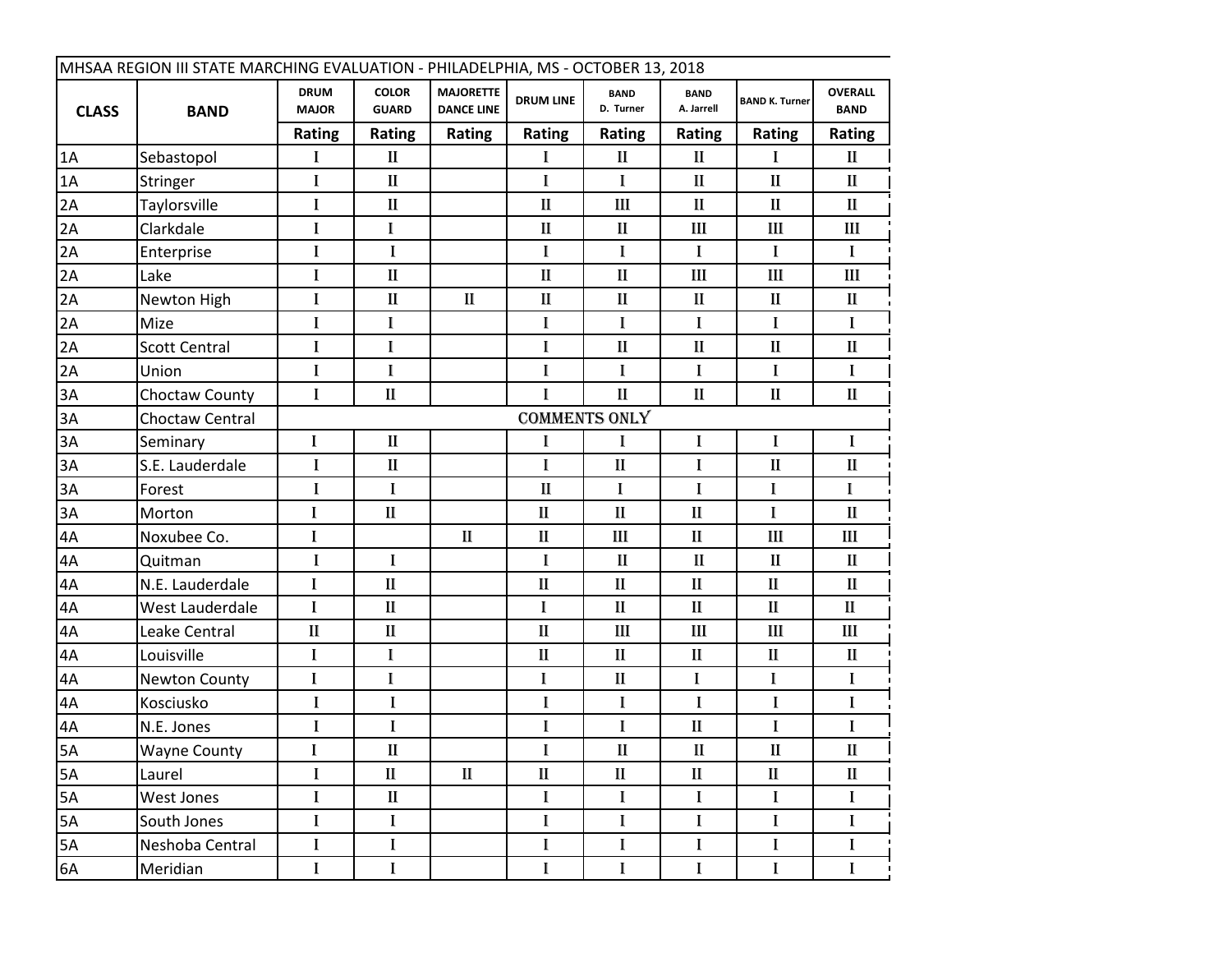## **2018 MHSAA STATE MARCHING EVALUATION REGION IV - PEARL, MS**

| 2018 Region IV MHSAA State Marching Evaluation - Pearl, MS<br><b>FOR MHSAA USE ONLY - CONFIDENTIAL - NOT FOR DISTRIBUTION</b> |                                    |                   |                    |                                       |                   |                |                |                   |                |
|-------------------------------------------------------------------------------------------------------------------------------|------------------------------------|-------------------|--------------------|---------------------------------------|-------------------|----------------|----------------|-------------------|----------------|
| <b>Class</b>                                                                                                                  |                                    | <b>DRUM MAJOR</b> | <b>COLOR GUARD</b> | <b>MAJORETTE</b><br><b>DANCE LINE</b> | <b>PERCUSSION</b> | <b>JUDGE</b>   | <b>JUDGE</b>   | <b>JUDGE</b>      | <b>OVERALL</b> |
|                                                                                                                               | <b>Band</b>                        | C. Aarhus         | K. Hisaw           | K. Hisaw                              | J. Nelson         | J. Walker      | R. Freeman     | <b>B.</b> Lambert | <b>BAND</b>    |
|                                                                                                                               |                                    | <b>RATING</b>     | <b>RATING</b>      | <b>RATING</b>                         | <b>RATING</b>     | <b>RATING</b>  | <b>RATING</b>  | <b>RATING</b>     | <b>RATING</b>  |
| 2A                                                                                                                            | Loyd Star Attendance Center        |                   | $\mathbf{u}$       |                                       |                   |                |                |                   |                |
| 3A                                                                                                                            | McLaurin High School               | Comments          | Comments           | mment                                 | Comments          | Comments       | Comments       | Comments          | Comments       |
| 3A                                                                                                                            | <b>Franklin County High School</b> |                   | Ш                  |                                       | Π.                | Ш              | T.             | Ш                 | Ш              |
| 3A                                                                                                                            | Magee High School                  |                   | $\mathbf{H}$       |                                       | $\mathbf{H}$      |                |                |                   |                |
| 3A                                                                                                                            | Crystal Springs High School        |                   | Ш                  |                                       | Ш                 | Ш              | Ш              | Ш                 | $\mathbf{III}$ |
| 3A                                                                                                                            | Wesson Attendance Center           |                   |                    |                                       |                   |                |                |                   |                |
| 4A                                                                                                                            | McComb High School                 | $\mathbf{II}$     | III                |                                       | $\mathbf{H}$      | $\mathbf{H}$   | $\mathbf{H}$   | Ш                 | $\mathbf{I}$   |
| 4A                                                                                                                            | Richland High School               |                   |                    |                                       | $\mathbf{I}$      | $\mathbf{II}$  | $\mathbf{II}$  | $\mathbf{II}$     | $\mathbf{H}$   |
| 4A                                                                                                                            | South Pike High School             | $\mathbf{I}$      | III                | $\mathbf{III}$                        | $\mathbf{II}$     | $\mathbf{III}$ | $\mathbf{III}$ | Ш                 | $\mathbf{III}$ |
| 4A                                                                                                                            | Lawrence County High School        |                   | Ш                  |                                       |                   | $\mathsf{II}$  |                |                   |                |
| 4A                                                                                                                            | Florence High School               |                   |                    |                                       | $\mathbf{II}$     |                |                |                   |                |
| 4A                                                                                                                            | Raymond High School                |                   |                    |                                       |                   |                |                |                   |                |
| 4A                                                                                                                            | <b>Mendenhall High School</b>      |                   |                    |                                       |                   |                |                |                   |                |
| 5A                                                                                                                            | Callaway High School               |                   | Ш                  |                                       | $\mathbf{II}$     | Ш              |                | Ш                 | Ш              |
| 5A                                                                                                                            | Vicksburg High School              |                   |                    |                                       |                   |                |                |                   |                |
| 5A                                                                                                                            | <b>Ridgeland High School</b>       |                   |                    |                                       |                   |                |                |                   |                |
| 5A                                                                                                                            | Brookhaven High School             |                   | $\mathbf{II}$      |                                       | Ш                 | $\mathbf{I}$   | П              | $\mathbf{I}$      | $\mathsf{II}$  |
| 5A                                                                                                                            | <b>Germantown High School</b>      |                   |                    |                                       |                   |                |                |                   |                |
| 5A                                                                                                                            | North Pike High School             | $\mathbf{II}$     |                    |                                       |                   |                |                |                   |                |
| 6A                                                                                                                            | <b>Terry High School</b>           |                   |                    |                                       |                   | $\mathbf{II}$  | $\mathbf{II}$  | $\mathbf{II}$     | $\mathbf{I}$   |
| 6A                                                                                                                            | Jim Hill High School               |                   | $\mathbf{I}$       |                                       | $\mathbf{I}$      | $\mathbf{I}$   | $\mathbf{II}$  | $\mathbf{II}$     | $\mathbf{I}$   |
| 6A                                                                                                                            | Northwest Rankin High School       |                   |                    |                                       |                   |                |                |                   |                |
| 6A                                                                                                                            | Murrah High School                 |                   |                    |                                       |                   |                |                |                   |                |
| 6A                                                                                                                            | <b>Brandon High School</b>         |                   |                    |                                       |                   |                |                |                   |                |
| 6A                                                                                                                            | Madison Central High School        |                   |                    |                                       |                   |                |                |                   |                |
| 6A                                                                                                                            | <b>Warren Central High School</b>  |                   |                    |                                       |                   |                |                |                   |                |
| 6A                                                                                                                            | Clinton High School                |                   |                    |                                       |                   |                |                |                   |                |
| 6A                                                                                                                            | <b>Pearl High School</b>           |                   |                    |                                       |                   |                |                |                   |                |